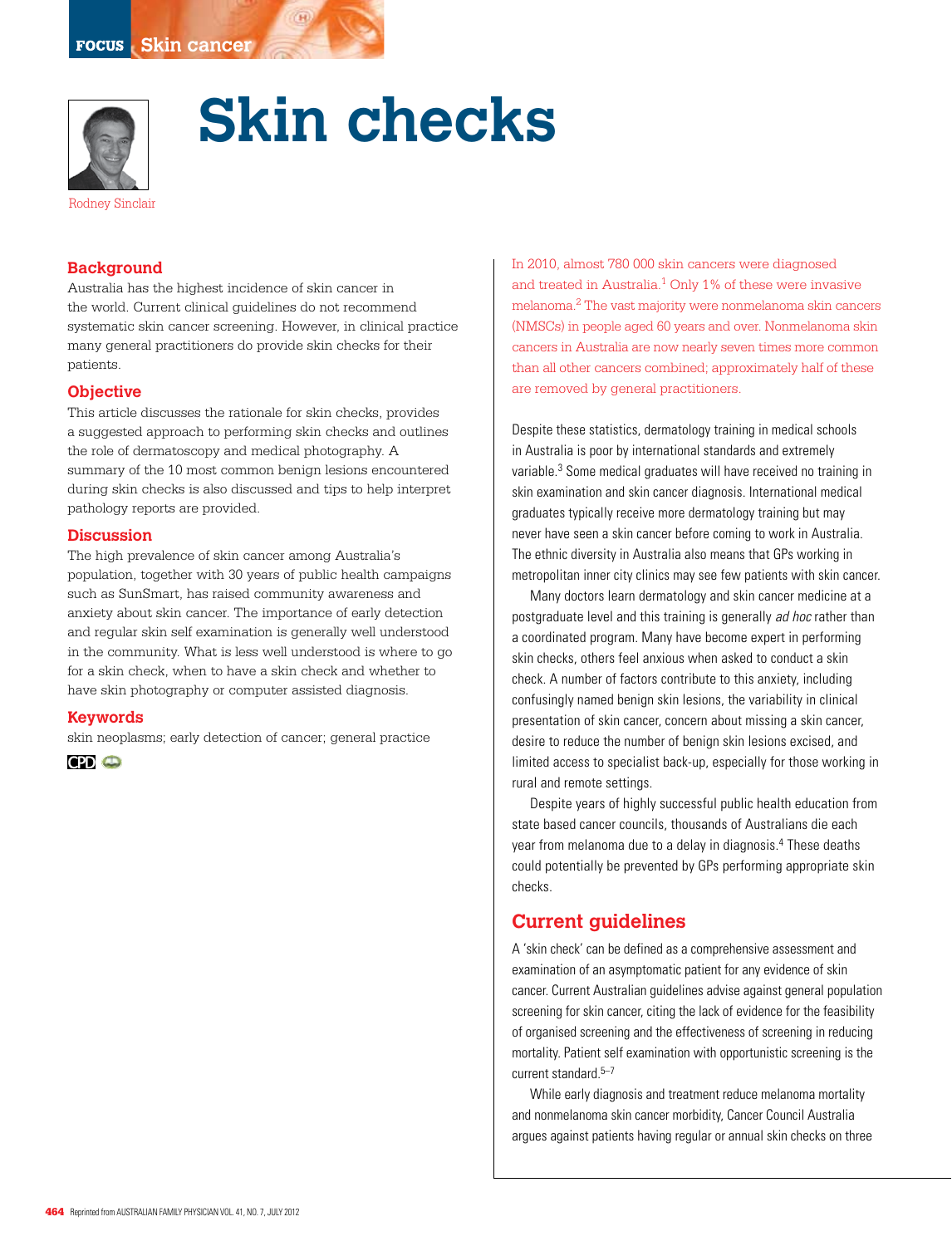

grounds: nonmelanoma skin cancer has a low mortality, melanoma frequency does not justify a mass population screening program on economic grounds, and the instrument that would be used for mass screening (GP assessment) is not sufficiently accurate.

However, many patients self select for skin cancer screening with their GP, a skin cancer clinic or a dermatologist. Patients with higher levels of education, from higher socioecomonic groups and people living in major urban centres tend to be over-represented among those presenting for skin checks. There is inequity in access to care for people from low socioeconomic groups and those living in rural areas.

## **Evidence for systematic skin checks**

Recent evidence demonstrates the feasibility and effectiveness of systematic skin cancer screening. In 2003, the SCREEN project (Skin Cancer Research to Provide Evidence for the Effectiveness of Screening in Northern Germany) carried out 360 288 skin checks over a 12 month period in the German state of Schleswig-Holstein, examining 19% of the eligible population of that state. Participating doctors received an 8 hour training program. A total of 3103 malignant skin tumours were identified. Melanoma incidence increased by 34% during the year of the study – many of these smaller and thinner than previously identified lesions. Five years after SCREEN, melanoma mortality was reduced by over 50%.<sup>8</sup> These findings were only reported this year.

Northern Germany has a low skin cancer prevalence compared to Australia. Between 1999 and 2006 there were just over 50 000 skin cancers registered in Schleswig-Holstein among a population of 2.8 million (one skin cancer per 56 people). In the corresponding period there were 4 469 361 NMSCs and approximately 70 000 melanomas in Australia among a population of 21 million (one skin cancer per 4.6 people). Based on the tenfold higher prevalence of skin cancer in Australia, the anticipated benefits of systematic skin cancer screening are likely to be even greater in Australia.

Guidelines on performing skin checks require review as new information becomes available. In view of the magnitude of the problem of skin cancer in Australia, implementation of any changes to the current guidelines will require careful analysis of cost, planning and implementation.

# **Current realities of practice**

Regardless of the current recommendations, patients do present to GPs for regular skin checks and unscheduled, opportunistic skin checks are difficult within the time constraints of general practice. Patients who self select for skin checks are generally at high risk and frequently have skin cancers.<sup>8</sup>

General practitioners are free to determine their own practices with respect to skin checks. If GPs have capacity in their practice to undertake skin checks, feel confident and are interested then they should consider promoting annual skin checks to patients at high risk, and less frequent skin checks to patients at medium risk. Table 1 provides a ranking of risk for GPs wanting to be more systematic about when to offer skin checks.

Apart from facilitating early skin cancer diagnosis, the skin check is an opportunity to assess the patient's individual risk, educate them on skin self examination and early detection of skin cancer, and to modify their behaviour in the sun and reinforce the primary prevention message of 'slip, slop, slap'.

# **Suggested skin check procedure**

There are many ways to conduct a skin check. Table 2 provides a framework for GPs who have not yet developed their own approach.

## **The role of dermatoscopy**

Dermatoscopy is an important diagnostic tool in both melanoma and nonmelanoma skin cancer and can enhance diagnostic accuracy. Learning to use a dermatoscope follows a J curve, with diagnostic accuracy of skin cancer being reduced in new adopters of the dermatoscope. Practise is very important.

It is useful to make a provisional diagnosis and treatment decision before dermatoscopic examination. In the author's experience, revision of the provisional diagnosis following dermatoscopy most often leads to excision of benign lesions. Sometimes it helps to avoid excision of a benign lesion; rarely does it help discover an unsuspected skin cancer. For more detailed information about dermatoscopy see the article by Rosendahl et al in this issue of Australian Family Physician.

#### Table 1. Assessment of skin cancer risk

## **High risk (3 monthly self examination and 12 monthly skin check with doctor)**

- Red hair
- Type 1 skin and age more than 45 years
- • Type 2 skin and age more than 65 years
- Family history of melanoma in a first degree relative in patients aged more than 15 years
- More than 100 naevi (more than 10 atypical naevi)
- • Past history of melanoma
- Past history of nonmelanoma skin cancer or more than 20 solar keratosis

**Medium risk (3–6 monthly self check and 2–5 yearly skin check with doctor)**

- Blue eyes
- Type 1 skin and age 25–45 years
- Type 2 skin and age 45–65 years
- Type 3 skin and age more than 65 years
- • Family history of NMSC
- Past history of solar keratosis
- • Multiple previous episodes of sunburn

#### **Low risk (annual self check and one-off skin check with doctor for assessment of risk and advice regarding skin care)**

- Type 1 skin and age less than 25 years
- • Type 2 skin and age less than 45 years
- • Type 3 skin and age less than 65 years
- Type 4 and 5 skin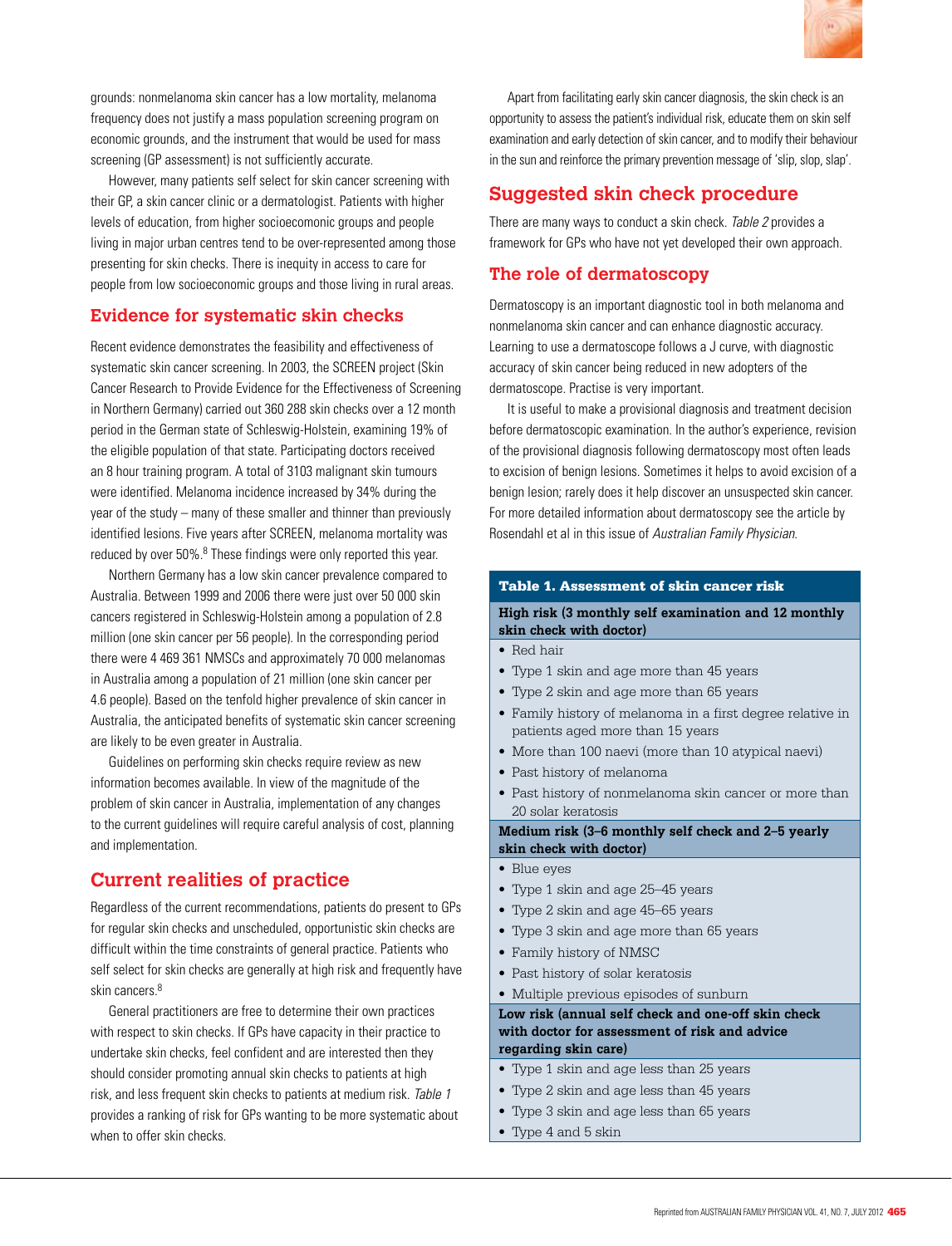

#### Table 2. A framework for conducting skin checks

- Take a targeted history that includes previous skin cancers, previous excisions, family history, occupation, level of sun exposure and frequency of sun protection
- • Ask the patient to nominate all the spots that they (or their partner) are concerned about
- Ensure good lighting and privacy for the examination
- Allow privacy for undressing. Give the patient clear instructions to leave their underwear on, and provide a gown or sheet for the patient to wear
- • Have the patient sit in the centre of the couch for the beginning of the examination
- Use a systematic approach that covers all body parts with particular attention to sun exposed areas
- Lightly palpate each lesion for any additional clues
- Examine every lesion in turn with particular attention to any 'different' lesions
- Have the patient seated while examining the hands, arms and face
- • Ask the patient to lie face down to examine their back and legs
- • Ask the patient to roll over so that you can examine the patient's chest, abdomen and legs
- • Palpate the liver and lymph nodes if following up a previous melanoma
- Ask about lesions of concern on the scalp or those concealed by underwear. Only examine these areas with verbal consent from the patient

## **The role of medical photography and computer assisted diagnosis**

Medical photography is increasingly popular and there is some evidence to support its use in high risk patient populations to enhance early diagnosis of melanoma.<sup>9</sup> However, the photographic appearance of benign naevi are also known to evolve over time and change in the appearance of a mole is not pathognomonic for melanoma.<sup>10</sup> Photographs can reassure patients that a complete examination has been performed, provide a baseline to identify new primary melanomas in the distant future, supplement medical records and help educate patients. However, photographs may provide a false sense of security, diminish diagnostic accuracy and delay excision of melanoma – particularly if 'technicians' perform the principal examination with the doctor reviewing photographs or when changes in serial photographs are used to diagnose melanoma. If a lesion is sufficiently worrisome to photograph it may be best to excise it.

Technological issues are common and the author's preference is to take the photograph with the patient's own mobile telephone or print the photograph and hand it to the patient rather than rely on clinic storage and retrieval.

However, a labelled photographic report can be very useful to facilitate communication between GPs and dermatologists (Figure 1). Photography is also useful for patients with multiple atypical naevi where baseline full body photography can assist serial clinical examination and minimise excisions.

## **Diagnosis of skin cancer**

Two-thirds of all skin cancers are basal cell carcinomas (BCCs), 30% are squamous cell carcinomas (SCCs), 1.5% in situ melanomas and about 1% are invasive melanomas. The remaining 1% is made up of about a dozen very rare conditions.11 For simplicity, keratoacanthoma and Bowen disease can be considered as variants of SCC.

## **Site of the lesion**

Nodular BCCs occur most commonly on the face, trunk and shins; superficial BCCs on the forearms, trunk and legs; and morpheoic BCCs on the nose and cheeks. Squamous cell carcinoma is common on the hands, forearms, ears, lips, scalp, forehead and shins; invasive melanoma is most common on the trunk and legs; and in situ melanoma is most common on the face and scalp.

Most lesions will have appeared within the past 12 months and been present for at least a month. As a rule of thumb, most cuts/scratches/ lesions that are going to heal will have done so within a month.

## **Next steps**

Simply put, there are only three possible diagnoses for a skin lesion: clearly malignant, clearly benign and too close to call.

• If you are 100% sure that the lesion is a skin cancer then arrange for it to be removed. Each GP knows the limits of their surgical skill and should refer as necessary



Figure 1. Skin report. A series of skin photographs with individual lesions labelled with their diagnosis to facilitate communication of diagnosis to patients and their referring doctor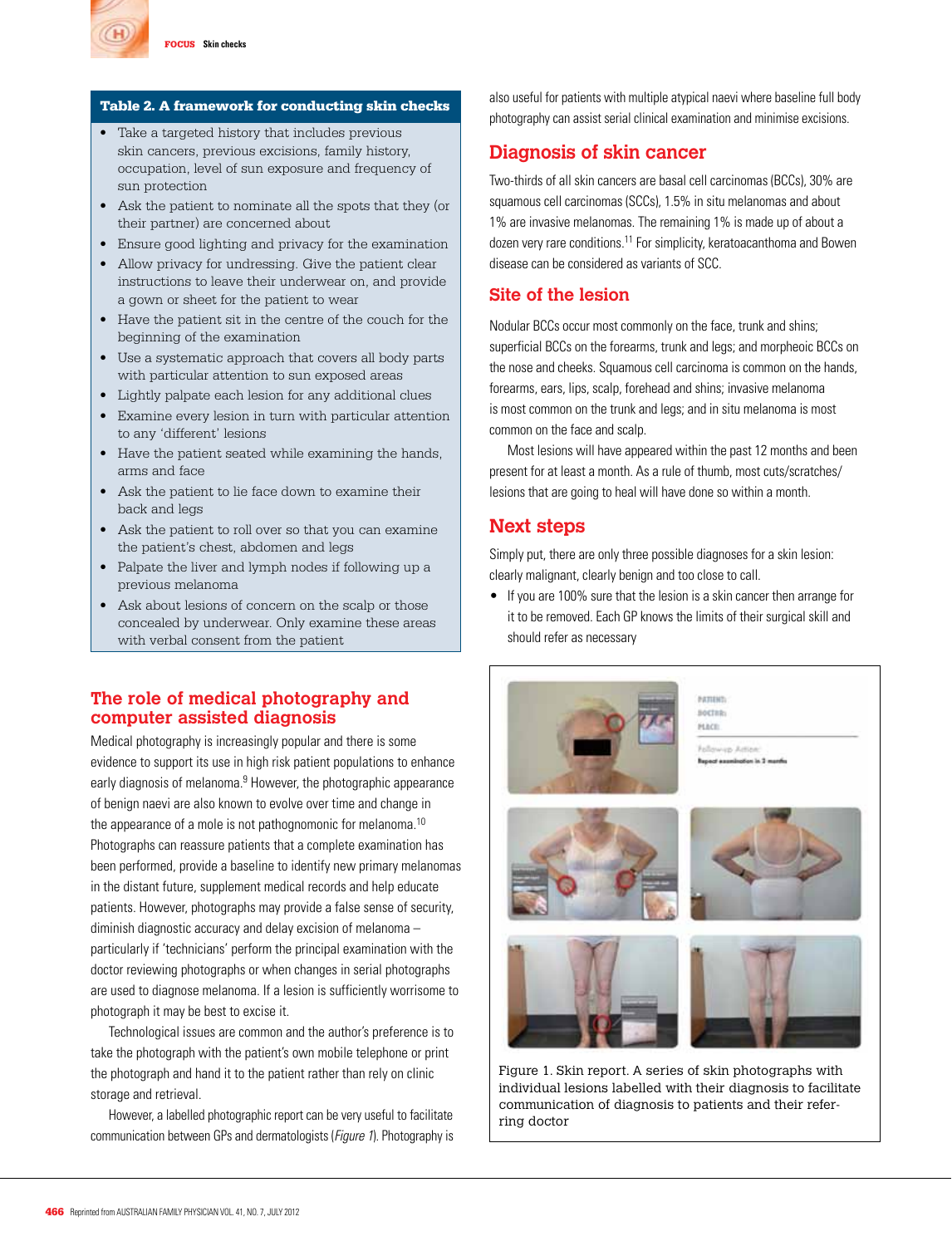

- If there is a specific diagnosis and you are certain that the lesion is benign, then no treatment is required
- If you are only 99% sure that the lesion is benign, a definitive diagnosis is required. Options include diagnostic biopsy, excisional biopsy or referral to a dermatologist. Access to specialists varies and patients usually find it disconcerting to wait weeks or months for a definitive diagnosis for a 'suspicious lesion'. Hence, GPs often excise lesions they feel are low (but not zero) risk. Consequently the number of lesions needed to be excised for every skin cancer removed is approximately 20 for melanoma and three for NMSCs. Some public hospitals and specialist centres provide rapid assessment clinics for GP referred patients with suspicious lesions.

## **Three useful rules of thumb**

- If the history and examination are discordant, ignore the history
- If a lesion has been previously biopsied and found to be benign, but you are still concerned, biopsy it again
- If the patient leaves the room but you are still concerned about a lesion you did not biopsy, call them back.

# **Interpreting pathology reports**

When a pathologist examines a histological slide of a skin lesion there are also only three possible diagnoses: clearly malignant, clearly benign and too close to call.

If it is clearly benign or clearly malignant the report is generally succinct and the bottom line will contain few words. If it is a melanoma you should receive a detailed synoptic report.

If the lesion is too close to call the report will often be wordy, ambiguous, have a number of caveats and leave you confused. Call the pathologist to discuss the report. They may recommend review by a specialist dermatopathologist. Occasionally the experts fail to reach a consensus and these types of lesions need to be managed as if they are a skin cancer. If the lesion is a suspected melanoma, re-excision of the scar and multidisciplinary review is recommended.

# **Common benign lesions encountered during skin checks**

A clear understanding of benign lesions can reduce confusion and unnecessary excisions during skin checks. The top 10 benign lesions are:

- solar keratosis (*Figure 2*)
- diffuse superficial actinic porokeratosis (*Figure 3*)
- seborrhoeic keratosis (and the benign lichenoid keratosis variant) (Figure 4)
- benign melanocytic naevus (junctional, compound or intradermal) (Figure 5)
- chondrodermatitis nodularis helices chronicus (Figure 6)
- blue naevus (Figure 7)
- benign fibrous papule (Figure 8)
- sebaceous hyperplasia (Figure 9)
- capillary haemangioma (Figure 10)
- dermatofibroma (Figure 11).

Solar keratoses are usually flat, red and scaly and feel like sandpaper. By definition they are less than 10 mm in diameter. Induration may occur on the backs of the hand and forearms. Tenderness on lateral pressure requires a biopsy to exclude SCC. Solar keratoses can be pigmented with no pigment network on dermatoscopy. A biopsy may be required to exclude in situ melanoma.

Diffuse superficial actinic porokeratosis (DSAP) tend to occur on the shins and forearms. They are often mistaken for solar keratosis and treated with liquid nitrogen – this highlights their distinctive thread-like circumferential elevation of the outer border.



Figure 2. Solar keratosis



Figure 3. Diffuse superficial actinic porokeratosis



Figure 4. Seborrhoeic keratosis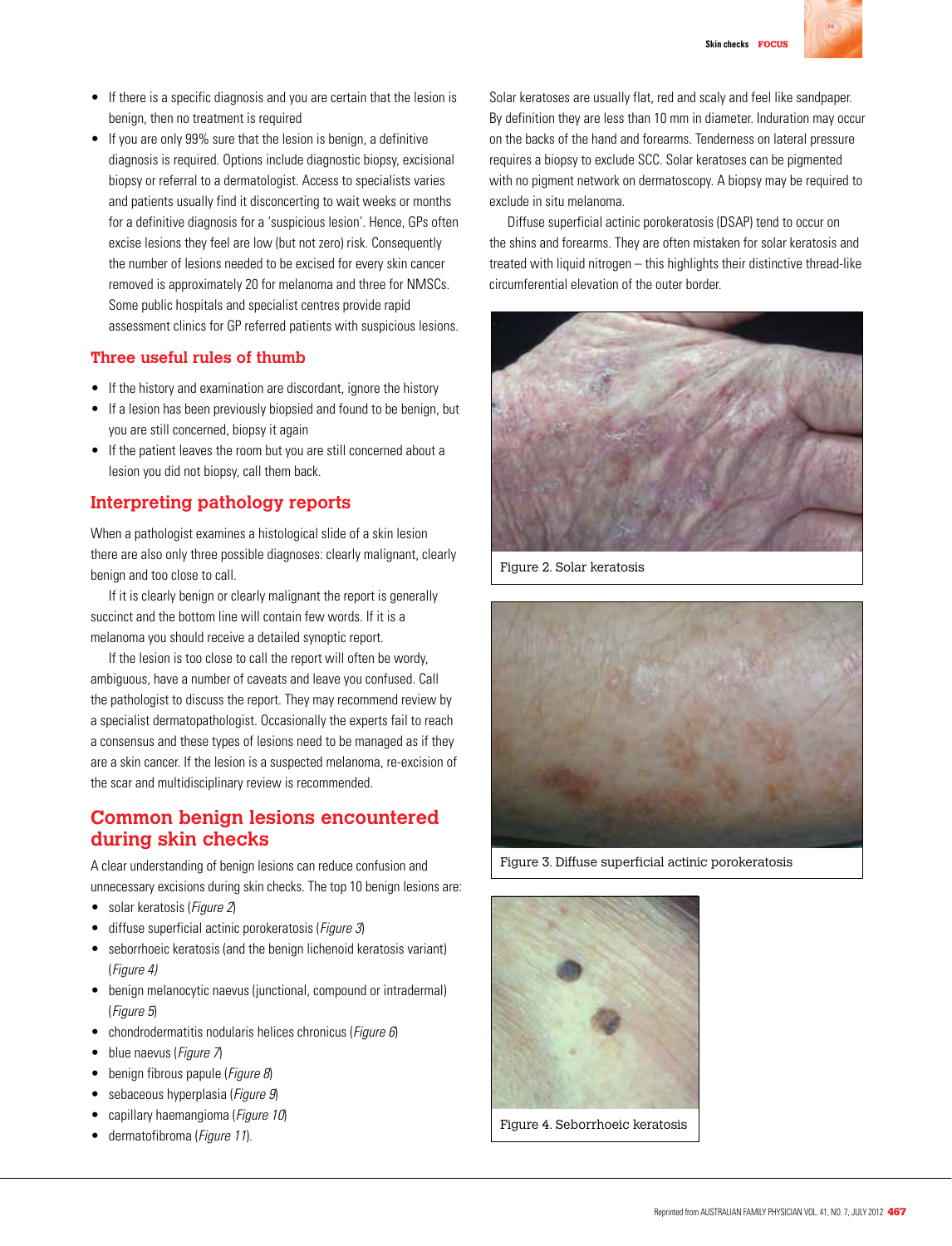



Figure 5. Benign melanocytic naevus



Figure 6. Chondrodermatitis nodularis helices chronicus



Figure 7. Blue naevus

Seborrhoeic keratoses are usually easy to diagnose. They are multiple, large brown, well demarcated, waxy spots that look like they are stuck onto the skin. When they are flat, pink or inflamed (benign lichenoid keratosis) they can be mistaken for BCC or in situ melanoma. Skin cancers may arise within a seborrhoeic keratosis. A superficial shave biopsy is helpful if the diagnosis is uncertain.

Benign melanocytic naevi are not present at birth; first appearing around the age of 5–10 years as flat pigmented macules. The macules progressively increase in number until the age of 15–20 years. When the melanocytes are confined to the junction between the dermis and epidermis they are called 'junctional naevi'. They become raised after 5–10 years while retaining their pigmentation as the melanocytes proliferate and migrate deeper into the dermis. When melanocytes are found in the junction and the deeper dermis they are called 'compound naevi'. Eventually the melanocytes at the junction disappear leaving only melanocytes in the deeper dermis. These intradermal naevi then persist 10–20 years before eventually disappearing altogether.

Chondrodermatitis nodularis helices chronicus presents as a painful nodule on the ear helix. There may be a central crust. Biopsy may be required to exclude SCC.

Blue naevus are often present for many years and are noticed incidentally on a routine skin check. They are deep blue rather than black, perfectly round and no pigment network is seen with dermatoscopy. New, large or rapidly enlarging lesions may require a biopsy to exclude nodular melanoma.

Benign fibrous papules are commonly mistaken for nodular BCC. They tend to occur on the nose and chin. They are firm on palpation. They rarely bleed spontaneously. Dermatoscopy can be used to exclude BCC as they lack telangiectasia.

Sebaceous hyperplasia tends to occur on the forehead, nose and upper cheeks. They are yellow or faintly orange. They look like mini-BCCs, but they do not grow over time and are often multiple. Dermatoscopy is useful as the lesions lack telangiectasia in their border and the central punctum is more easily seen.

Capillary haemangioma are usually pink. If thrombosis occurs they can turn black overnight. Examination with a dermatoscope shows distinctive blood filled lobules and allows the colour to be clearly seen.

Dermatofibroma present as pink or brown dermal nodules. Diagnosis is confirmed by rolling the lesion between the fingers; they feel like a split pea.

## **Limitations of skin checks**

No technique provides 100% accuracy in skin cancer diagnosis. Amelanotic melanoma remains very hard to diagnose. Patients should be advised that if a new lesion appears or an existing lesion changes after their skin check, they should attend for re-examination.

## **Summary**

Although current guidelines do not recommend routine skin checks, GPs often find themselves providing skin checks and evidence is growing for systematic screening. General practitioners should have a skin check routine that ensures they thoroughly examine all lesions. Dermatoscopy can assist in performing skin checks but its use is dependent on experience. Although